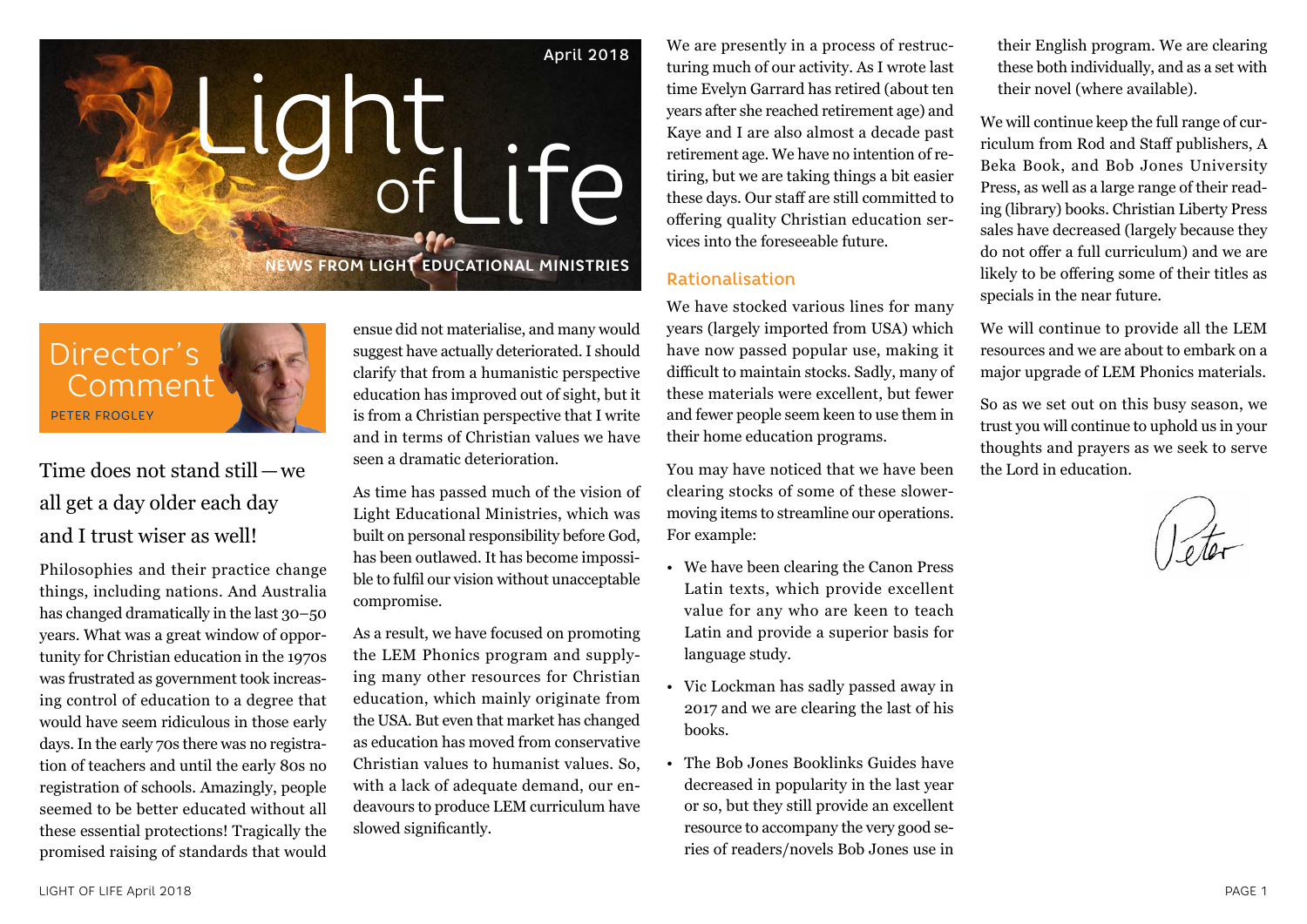

### No. 105: LEM Phonics

### We believe LEM Phonics is one of the best programs for teaching English.

Thousands of children have been taught to read, write and spell well using our program, and numerous accolades have come our way over the years. We have taught the program in each state of Australia. We have travelled to PNG, China, New Zealand, Malaysia, India, Nepal, Tanzania, and Uganda to conduct training programs. Others have been teaching LEM Phonics in schools in several other nations, not to mention missionary families teaching their children in numerous far-flung locations.

The journey began for us in developing an understanding of Christian education — through which we realised there was a problem with the way English was taught in the school system. Although we had a recollection of learning traditional phonics in our own schooling, our subsequent training was in the whole word (look and guess) method. In casting about to find alternatives we discovered intensive phonics and began working with that method from about 1980 until the mid 1990s. At that stage it became necessary

to branch out and develop our own Australian intensive phonics program, which became known as LEM Phonics. Our staff member Evelyn Garrard, who was teaching the junior grades in our Christian school, developed the program to suit the Australian situation with a strong Christ-centred approach. Over the subsequent years we developed the LEM Phonics program and its wide range of products we have today.

#### New Leader

With Evelyn's retirement late last year, her son John is taking over the leadership role for the LEM Phonics program.



John is no stranger to phonics, having been taught phonics at our school and having worked with his mother at LEM for seventeen years reviewing, editing and designing the LEM Phonics materials. John and his wife Linda have also taught their four children at home using LEM Phonics. In recent times John has successfully completed the Advanced Course to become our resident instructor in LEM Phonics.

John has begun working with our Registered Instructors with a view to building a team to promote the program across Australia and numerous countries around the world. We will also be meeting together to develop a strategy for revising our LEM Phonics program over the next year or two.

#### Registered Instructors

We presently have three Registered Instructors to provide training and resources and to assist in equipping schools and homeschoolers in teaching our program.

### GREG O'KEEFE TOOWOOMBA, QLD

Greg O'Keefe has been a teacher for over three dec-

ades, with extensive experience in all grade levels from Preschool to Year 10. He has a keen interest in literacy, particularly the way in which children acquire language. Greg's wide international teaching experience (using LEM Phonics in a non-English speaking context) has given him an outstanding depth of knowledge in the area of teaching literacy.

#### BARBARA SOUTTER DONVALE, VIC

Barbara began her teaching career in 1981 but in 1986

she took several years off to raise her three children. In 2004 she recommenced teaching and in 2008 became an LEM Phonics Registered Instructor, using the programme at Donvale Christian College. She is passionate to see children learn to read and write through the LEM Phonics programme.

#### ANNE FRIES OFFICER, VIC



embarked on her teaching career in 1981. She soon became an enthusiastic advocate for phonics, and now has many years of experience in school and home education,

and in tutoring children from Prep to Year 12. As an LEM Phonics Registered Instructor, Anne delights to help teachers help students discover the independence, empowerment, and joy of literacy.

#### Encouraging LEM Phonics breakthrough in India

Richard Wilson is an LEM Phonics enthusiast who has completed our Advanced Course. As part of his ministry to India, Richard has busily promoted LEM Phonics in several locations in that country. He writes:

IN INDIA English is certainly the language that transcends all the state languages, and to have an excellent English literacy programme there is to have a 'silver bullet'. The more we get to use LEM Phonics in the vast private and government education system of India the more we realise that we have a world class product.

#### FAITH ACADEMY

Faith Academy in New Delhi is an outstanding Christian school of 3700 students who attend in two daily shifts. Recently, they attributed the introduction of LEM Phonics as greatly enhancing the academic standards of the school. A growing number of other Christian schools are now looking to Faith Academy as their LEM Phonics model school.

The LEM phonics program was introduced to Faith Academy some four years ago. All eighty teachers at that first seminar passed the course and the four Coordinators of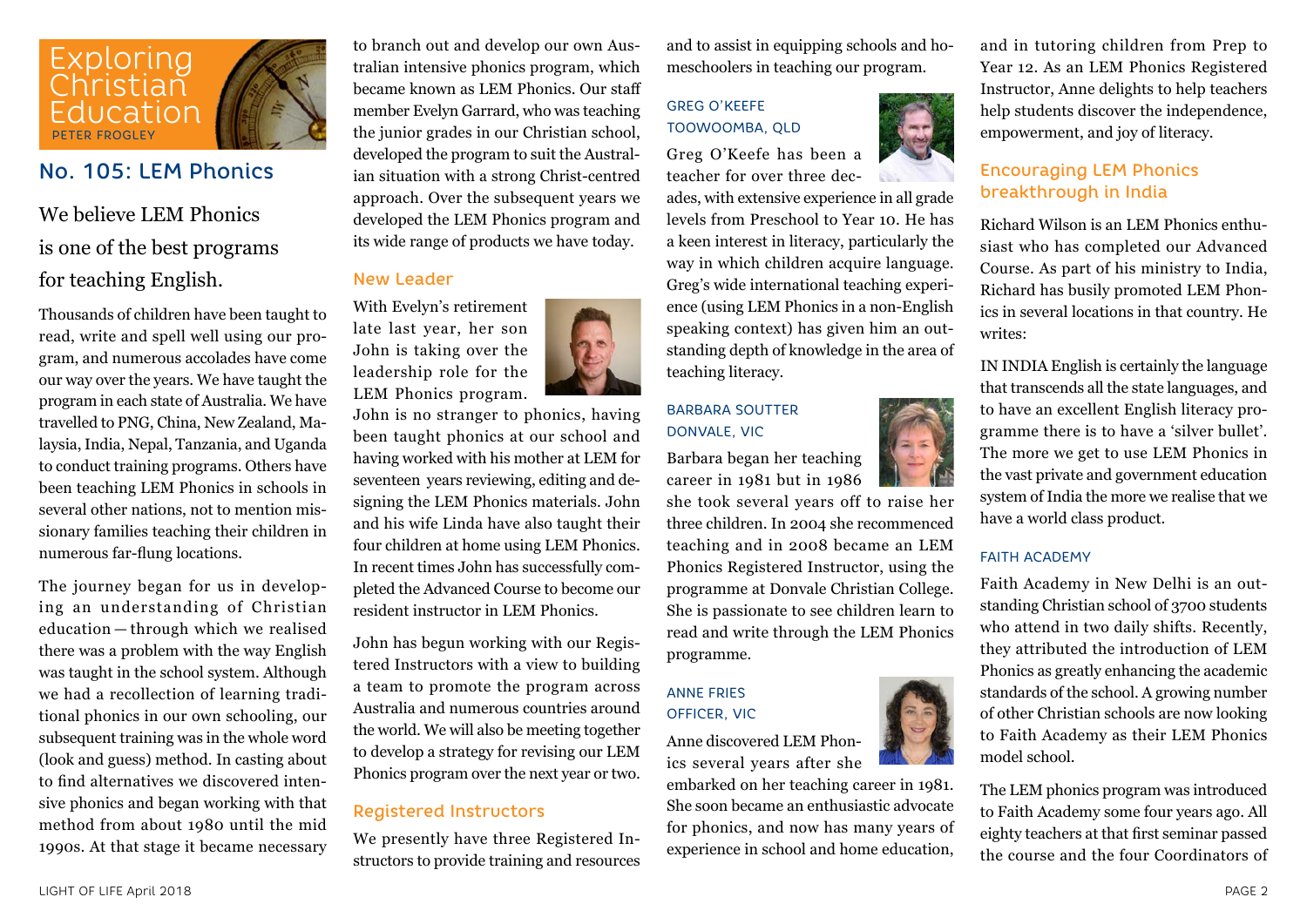

*Faith Academy, New Delhi*



*Students at Faith Academy*



*Richard Wilson instructs teachers in LEM Phonics at Faith Academy*

the primary school committed to implement the program in Kindergarten and Year One with 120 students at each level.

Faith Academy have been wise in appointing four primary school coordinators who have become extremely proficient in the use of LEM Phonics and are able to conduct training, not only for Faith Academy but a growing number of other schools planning to implement the program. From March 2017 we began working with other schools in Pondicherry (Tamil Nadu Province), the Mukti Mission (near Pune), and Grace Academy in Dehradun (a sister school of Faith Academy). We hear that LEM phonics is well entrenched in these new schools and remarkable changes are being witnessed in their academic standards.

The wonderful thing about this story is that this work will continue even if I am unable to go to India again. The outstanding work of the Faith Academy Coordinators is God-given blessing. I am looking forward to visiting Faith Academy in April/May 2018 to continue to encourage the teachers and students.

#### Malaysia seeks out LEM Phonics

Onny Maathai is head teacher of PACTS Schools in the city of Miri, Sarawak Province, Malaysia. He writes:



We have found school leavers in Borneo (who are mostly from native communities) are not able to have a simple conversation in English. This reduces employment opportunities for them, as employers find it hard to employ them due to their inability to speak an important language.

My involvement with LEM Phonics goes back to my first class in 2005 after witnessing it being taught in China by missionaries. I saw how the community there had been impacted by the effectiveness of the program.

I believe LEM Phonics to be the most complete English teaching program (and being an educator I have used many other programs). LEM Phonics is the best possible approach to teaching English and building the learning foundation to the language. We are planning to implement LEM Phonics in schools this year and this will allow mission organisations and missionaries to use this tool to reach out and greatly improve the English standard among the natives and their communities.





New from Bob Jones Grade 2 Math 4th Edition



The fourth edition features a new layout and lesson arrangement. Designed as a write-in text, students learn addition and subtraction (up to three digits), place value (up to four digits), multiplication and division facts, time, calendars, money, fractions, geometry and measurement.

| \$48.90  |
|----------|
| \$120.90 |
| \$29.25  |
| \$14.15  |
| \$17.00  |
|          |

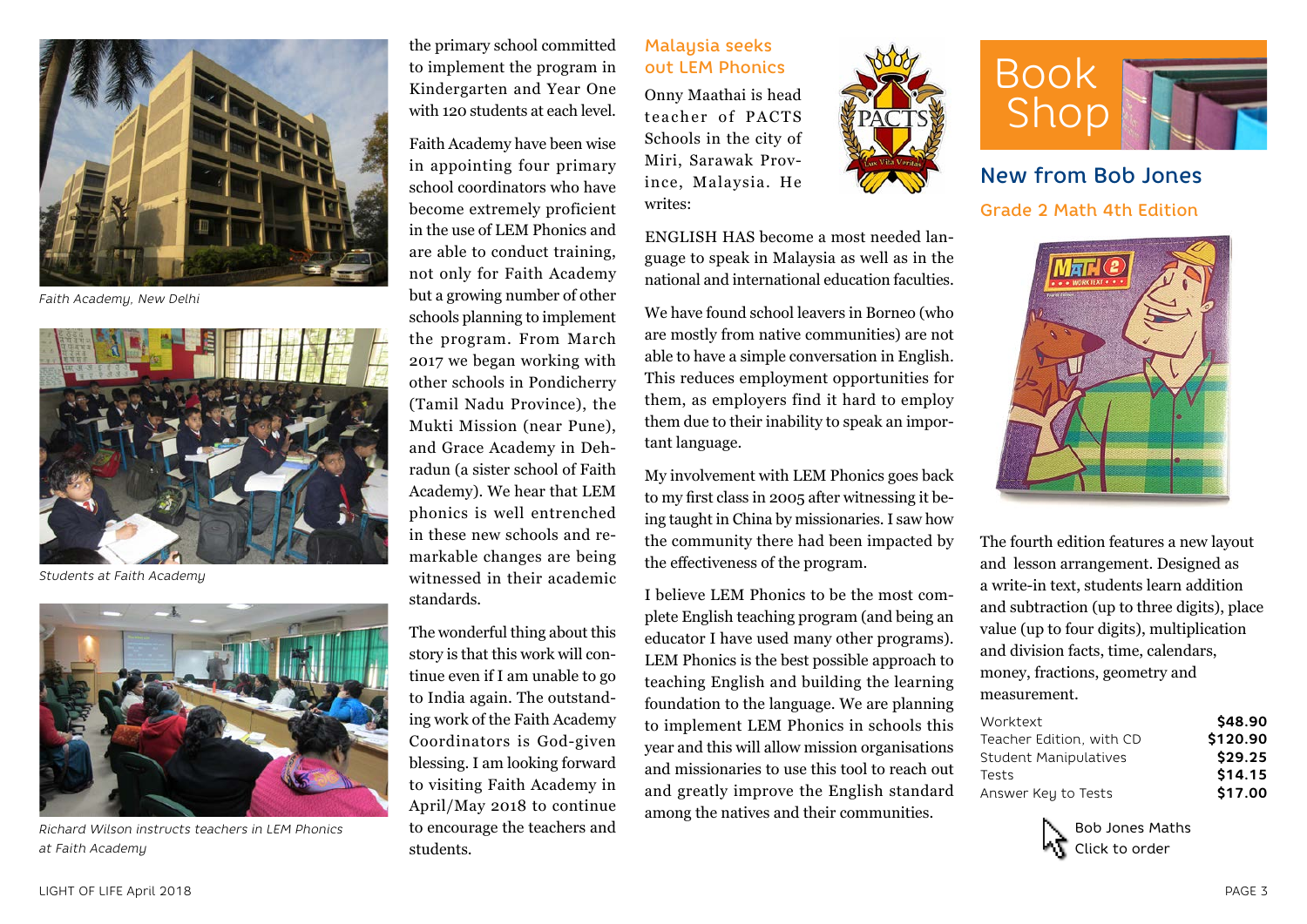## A Beka Book New Editions Contact Structure Grade 2 Science



#### Phonics and Language 2

This is a new course to replace *Letters and Sounds 2* and *Language 2*—it covers much the same material as these two books in a combined and rearranged course. Gives an excellent foundation in sentence structure, language development, and grammar using a phonetic approach to expand vocabulary, enhance word analysis skills, and increase reading speed. Each lesson is filled with special word challenges, puzzles, riddles, and other exercises.

| Student Text                     | \$44.00 |
|----------------------------------|---------|
| Teacher Edition                  | \$66.00 |
| Student Test Book                | \$13.60 |
| Teacher Key to Test Book \$23.70 |         |

#### Grade 7 Literature Of People 5th Edition

Foster a love of literature with this compilation of selections based on pioneers, pilgrims, patriots, professional athletes, and many other exciting people. Includes over 100 selections, timed reading exercises, vocabulary words, and 'Think it Through' sections.

| Student Text             | \$59.85 |
|--------------------------|---------|
| Teacher Edition          | \$89.85 |
| Student Test Book        | \$13.60 |
| Teacher Key to Test Book | \$23.70 |

#### Grade 2 Spelling and Poetry 4th Edition

The fourth edition alters the layout and makes some significant changes in

arrangement of content. This write-in book provides 33 spelling lists with exercises and a selection of poetry, plus homework sheets for

OF PEOP



### Enjoying God's World 5th Edition

The fifth edition has a new layout with reorganised content. Students study the Creator's design, the human body; the plant world; animals

and their habitat; scientific investigation; energy, force and matter; the atmosphere and weather; and space and earth science.

Student Text **\$28.55** Teacher Edition **\$42.80**

#### Grade 7 Science Order and Design 2nd Edition

The first revision to the *Order and Design*  course brings a fresh new layout and minor reorganisation of content. This comprehensive course covers biology and health subjects including plants, body systems, creation science, mammals, birds, fish, reptiles, amphibians, insects and other invertebrates, cells, genetics, ecology and forestry.

| is filled with special word<br>challenges, puzzles, riddles,<br>and other exercises.<br>\$44.00<br>Student Text<br>\$66.00<br><b>Teacher Edition</b> | Gastle<br>sand | selection of poetry, plus<br>homework sheets for<br>each lesson.<br>\$24.35<br>Student Text<br>\$36.55<br><b>Teacher Edition</b> | Student Text<br>Teacher Edition (2 volumes)<br>Answer Key to Text<br>Student Test Book<br>Teacher Key to Test Book<br>Student Quiz Book | \$63.90<br>\$89.85<br>\$28.80<br>\$15.70<br>\$23.70<br>\$13.60 | <b>SP</b><br>arabeka.                               |
|------------------------------------------------------------------------------------------------------------------------------------------------------|----------------|----------------------------------------------------------------------------------------------------------------------------------|-----------------------------------------------------------------------------------------------------------------------------------------|----------------------------------------------------------------|-----------------------------------------------------|
| \$13.60<br>Student Test Book<br>Teacher Key to Test Book $$23.70$                                                                                    | erabeka        | Abeka Language<br>Click to order                                                                                                 | Teacher Key to Quiz Book<br>Student Activity Book<br>Teacher Key to Activity Book                                                       | \$23.70<br>\$13.60<br>\$19.00                                  | Abeka Science/Health<br>$\mathbf{M}$ Click to order |





#### Grade 2 Health, Safety and Manners 4th Edition

The fourth edition has a new design with largely rewritten text. The course covers healthy eating and exercise habits; safety at home and in public; and manners and behaviour for meals and other social situations.

Student Text **\$28.55** Teacher Edition **\$42.80** 





LIGHT OF LIFE April 2018 PAGE 4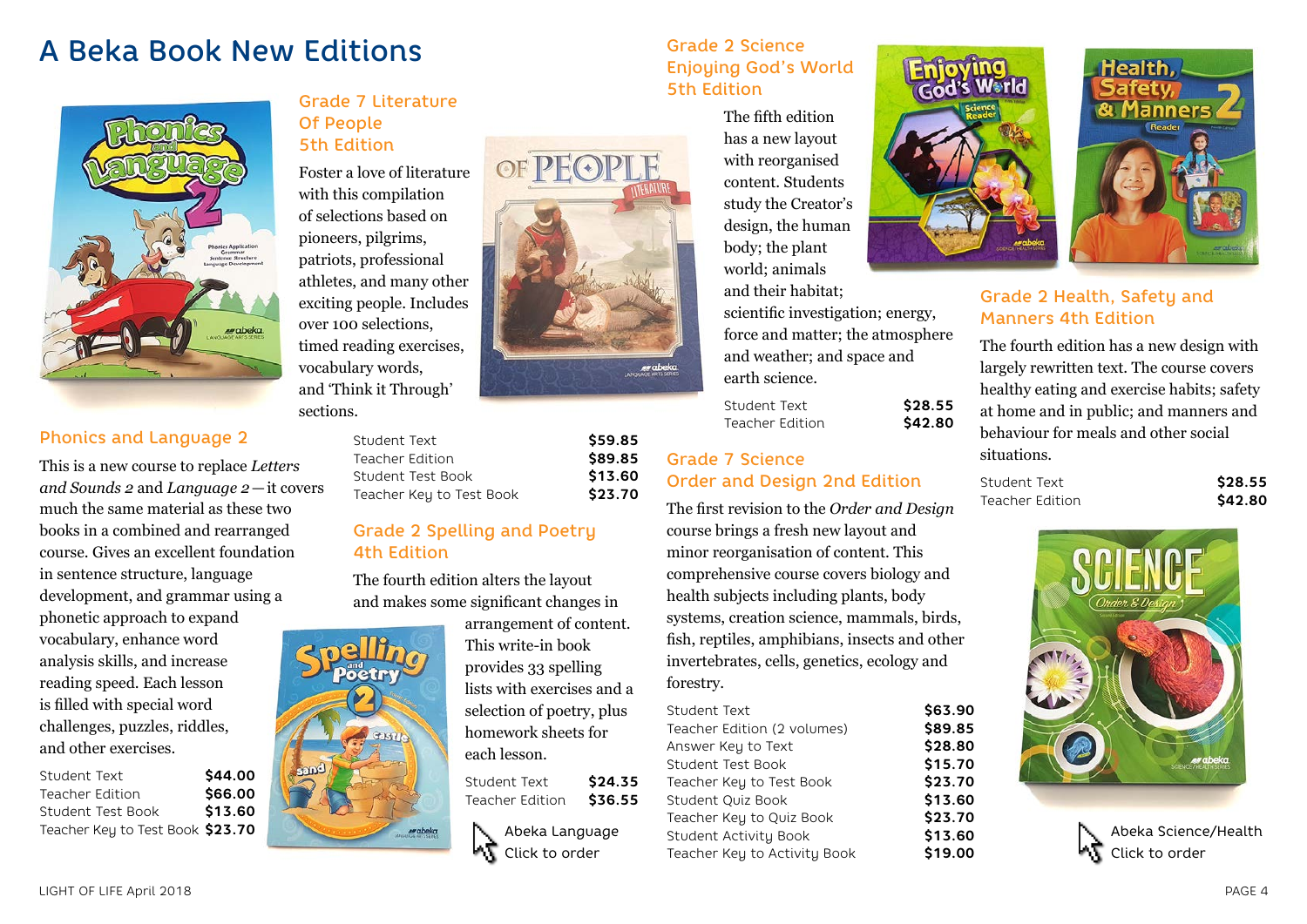## **Theology**

### Christian Liberty Press Specials

CLP have produced two senior secondary text or reference books that grapple with theological issues. These texts provide an excellent precis of elements of theology for those who want to understand the basics but don't have time or inclination to tackle larger hard cover books. We are offering these two courses at less than half price, so get in quickly!

### Calvinism, Hyper-Calvinism and Arminianism

#### KENNETH TALBOT AND GARY CRAMPTON

Discover the elements of this controversy between the reformed and evangelical schools of thought—summarised as 'once saved always saved' versus 'take care or you will lose your salvation'. Designed for self-study or small groups, this book examines each perspective in a step by step learning process. Includes a separate answer key booklet.

Normally \$26.70 **SPECIAL PRICE \$10.00**

#### Manual of Christian Doctrine

#### LOUIS BERKHOF

For those who would find Berkhof's large hard cover edition of *Systematic Theology* a bit too much, we offer this manual which is a summary of his full work. It is an excellent quick reference to the doctrines of the faith and a great course for teenagers (and adults) to assist in understanding the faith. Includes an answer key and test booklet.

Normally \$43.55 **SPECIAL PRICE \$10.00**







### New from Chalcedon

#### An Informed Faith

*The Roots of Reconstruction* was published in 1991, containing the position papers of R J Rushdoony. It has now been superseded by this threevolume hard cover set which now covers all Rushdoony's position papers between 1979 and 2000. They are organised topically and featured for the first time with an extensive index which makes this material far more accessible to the studious reader.





AN INFORMED N PAPERS HDOON R.J. RUSHDOONY

> Chalcedon Click to order

**Daniel 2:44** is a conference for those wanting to understand how their faith applies to every area of their lives.

Rev Dr Joseph Boot from the Ezra Institute in Canada is the keynote speaker in 2018, covering topics from his book *The Mission of God*.

The conference will be held in Canberra in August at the new Vibe Airport Hotel.

Full conference details including program and registration are available at the website **daniel244.org**.



Click to visit daniel244.org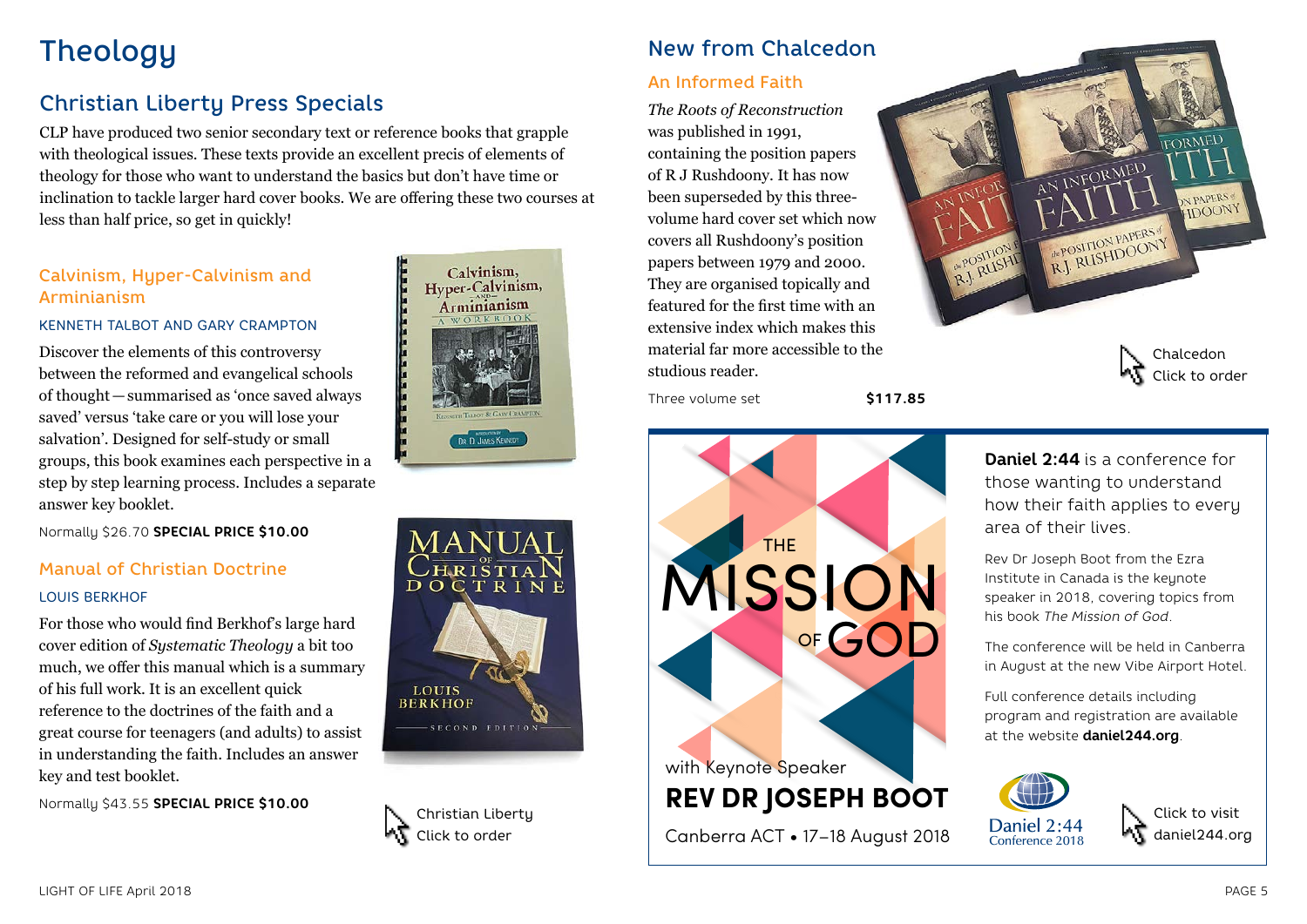### Bob Jones BookLinks Last Chance!

### Many modern children seem to miss the enjoyment of reading.

More particularly, we have seen a dulling of the skill and habit of reading that will leave children much the poorer. To that end we strongly encourage the deliberate promotion of reading for students.

The last two issues of *Light of Life* have offered Booklinks from Bob Jones University Press at a special price to complement your reading programme. We are not planning to restock these titles so this is the last chance to purchase these for just **\$5.00** for the BookLink folder (if you already have the novel) and **\$18.00** (that's less than half price!) for the matching pair of novel and BookLinks folder. Several novel titles are out of print so they are clearing for **\$2.00** each.

BookLinks are part of the Bob Jones student library range specifically designed to accompany their English curriculum.

BookLinks are individual units based on full-length, ageappropriate books published by BJUP. Each BookLink comes in a pocket folder containing a teacher's guide to the text with carefully planned lessons, enrichment activities and reproducibles.

### Last chance offer

Booklink folder and book pack **\$18.00 was \$37.90**

Booklink folder only (if you already have the book) **\$5.00 was \$22.20**

Please be quick as stocks are limited and sold on a first-come-first-served basis. Lower Primary

**Tommy's Clubhouse** Fun stories of Tommy's clubhouse experiences. **Pulling Together** The story of a family working together to get through hard times.

#### Middle Primary

**Carolina's Courage** Carolina and her family leave New Hampshire in a covered wagon for the west. Along the way her doll Lydia-Lou proves their protector.

**BJ BookLinks** 

:: JOURNEY INTO LITERATURE ::

**On Yonder Mountain** Sarah learns to cope with feeling alone amongst boys.

**The Case of the Dognapped Cat** Mark and his friends are trying unsuccessfully to solve the problem of disappearing dogs—until Samson comes along.

**These Are My People** A true story of missionary Gladys Aylward and the Chinese children she rescued.

Sharon Hambrick

#### Upper Primary

**Jenny Wren** Young orphaned Jenny finds a family to love her.

**Medallion** Prince Trave embarks on a quest to find the medallion that will prove his right to the Crown.

**Mountain Born** Peter and his pet lamb have many adventures teaching them courage and leadership.

**Secret of the Golden Cowrie** Connie's search for a Golden Cowrie from Uncle Philip's collection.

**A Father's Promise** The story of a Polish boy's struggle for survival during World War II.

Tommy

**BJ BookLinks** 

### Super Special

The book for these four titles is out of print, so pick up the Booklink folder for only **\$2 each**:

Sheriff at Waterstop

Arby Jenkins — Mighty Mustang

The Bridge

Derwood, Inc.